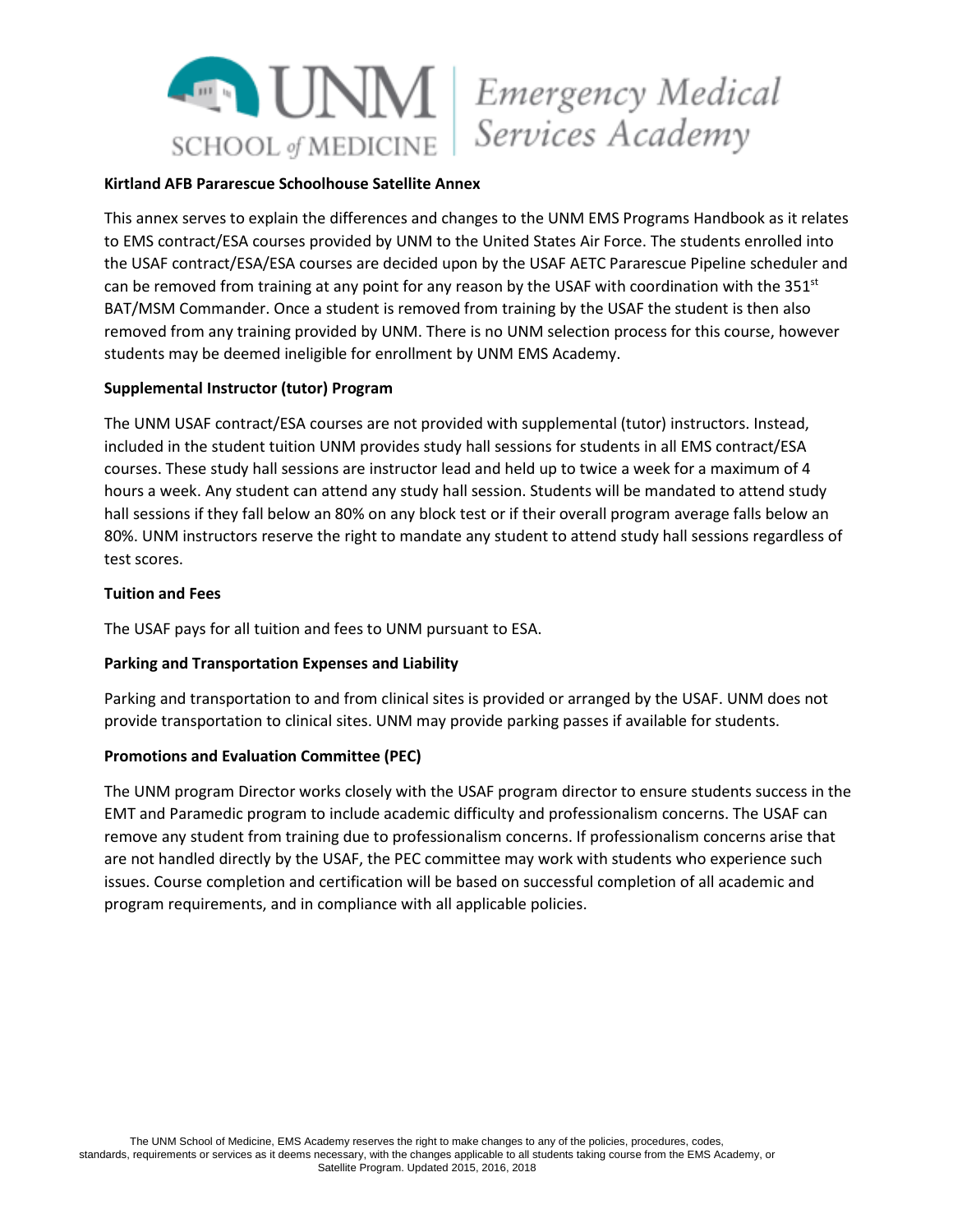# **Immunizations**

UNM is required to provide to their clinical affiliates evidence to include the date of administration and name of corresponding vaccine received. All students placed in clinical settings are required to have immunizations in accordance with the UNM HSC program requirements listed below.

# **1. Measles, Mumps, Rubella (MMR):**

a. TWO (2) DOSES after 1978

OR

- b. Titers (IgG) showing immunity for each disease: Rubeola, Rubella, and Mumps. COPIES OF LAB RESULTS ARE REQUIRED
- 2. **TDAP (Tetanus, Diphtheria & Pertussis):** Booster dose within last 10 years.
- 3. **Hepatitis B:** THREE (3) DOSE series completion must have documentation.
- 4. **Hepatitis B Surface Antibody Titer (IgG):** In addition to completing the Hepatitis B series, a Hepatitis B Surface Antibody Titer (IgG) for confirmation of immunity is required. A COPY OF LAB RESULTS IS REQUIRED.

# **5. Tuberculosis:**

- a. A Two---Step Tuberculosis Skin Test (aka PPD—two separate placements and two separate results) is required within six (6) months of starting the 1st year in a health care program. A two---step skin test consists of:
	- i. Placing a PPD and returning 7 days (1 week) later to have it read.
	- ii. If the 1st test is negative (0mm in duration), another PPD is placed on the apposite arm returning in 48---72 hours to have it read.

OR

- b. A current **T---Spot or Quantiferon Gold TB** test within six (6) months of starting the program.
- c. **History of Positive TB Test:** Bring documentation of PPD result, chest X---ray result, and treatment completion.

NOTE: subsequent TB testing will be done annually: One PPD, T---Spot, or Quantiferon Gold. If history of a positive TB tests, the Positive PPD Questionnaire must be completed annually.

# **6. Varicella (Chicken Pox):**

a. Proof of TWO (2) doses of Varicella vaccine

OR

- b. Positive Varicella Titer (IgG): a COPY OF LAB RESULTS IS REQUIRED
- **7. Seasonal Influenza Vaccine:** Must provide documentation of vaccine.

A copy of the student's immunization record with corresponding dates must be submitted to the Operations Specialist at the UNM EMS Academy in order for a student to be eligible to participate in clinical **\*** *Additional clinical compliance requirements available in paramedic program handbook.* rotations.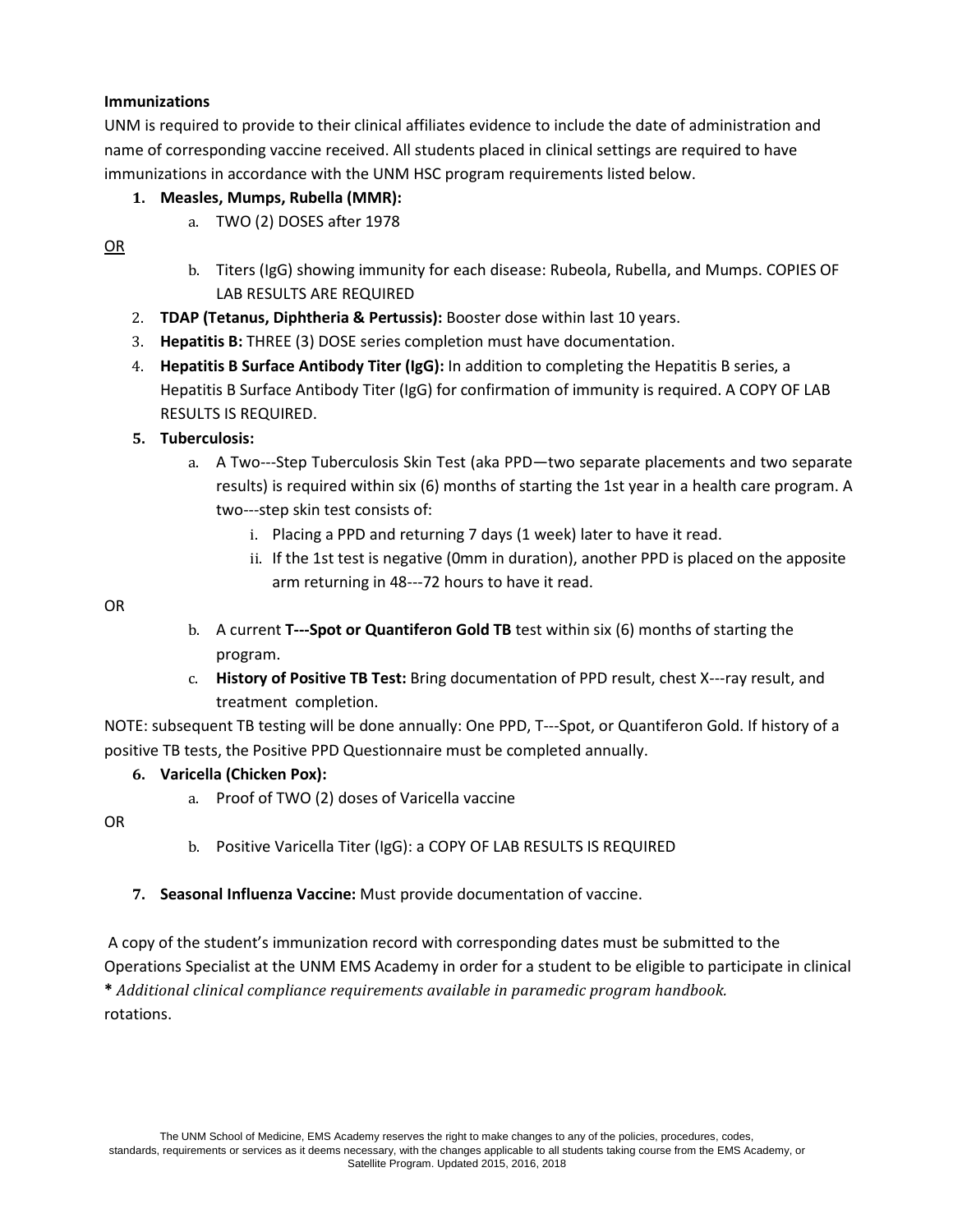#### **Inclement Weather Policy**

The University and EMS Academy makes every effort to conduct classes as scheduled, but recognizes inclement weather may make holding class impractical or impossible. This issue is complicated by the fact that students complete clinical rotations as a part of the paramedic program, throughout the country and that weather conditions can vary widely in those areas.

Classroom attendance at Kirtland Air Force Base may be delayed or canceled either by UNM or the USAF.

## **Adverse and/or Corrective Action Policy and Procedure**

The USAF will be notified when any adverse and/or corrective action is taken against a student, including a coaching document. The USAF has the ability to discipline the student or remove them from training if deemed necessary.

#### **Examination Process**

All exams are based on National EMS Education Standards. All curriculum meets or exceeds the US Department of Transportation National EMS Education Standards, New Mexico State Administrative Code requirements for EMS education and National Registry requirements. All exams will be conducted via computer testing. Students will be able to view their exam results (score) upon submission of the exam. Students are not given an opportunity to review the exams, however program personnel will review high missed content objectives. Students are not allowed to write, copy, or otherwise duplicate any exam question or answer. There will be no review of final or comprehensive exams. The program director validates all exams and exam results will stand as scored. Students are encouraged to ask instructors for clarification of objectives as they relate to the exam.

## **EMT Course Grading**

All exams will be administered and proctored by a UNM Instructor. There will be eight Block Exams. All exams will be delivered using an online platform in order to best prepare students for the national registry computer based exam. \*Approval must be obtained from the EMS Academy Director or designee with note to alternative method of delivery if an online method of exam delivery is not an option.

- 1. Students must pass each block exam with a minimum score of 73%.
	- a. A cumulative average score of 73% on the Eight Block Exams is **required** to be eligible to take the Comprehensive Final Exam.
	- b. The 73% average can be achieved with a maximum of **TWO (2) BLOCK EXAM RE-TESTS.** Retests may be on any two block exams, however, the re-test must be given before the start of the next block. A student can fail *NO MORE THAN THREE (3) Block Exams to be eligible for a course completion certificate.*
	- c. The higher of the two scores for that block exam will be the student's final score for that block.

\*It is highly recommended that the student develop a study plan before an exam is re-tested.

- 2. One Comprehensive Final Exam will cover all course material.
	- a. Each student must score a 73% or better to pass the Comprehensive Final Exam.
	- b. Students who score between 68-72% will be given one chance to re-test the comprehensive final.

I. The re-tested final must be passed with a 75% or higher for satisfactory completion \*No study hall will be provided for students failing to score 73% on the final exam.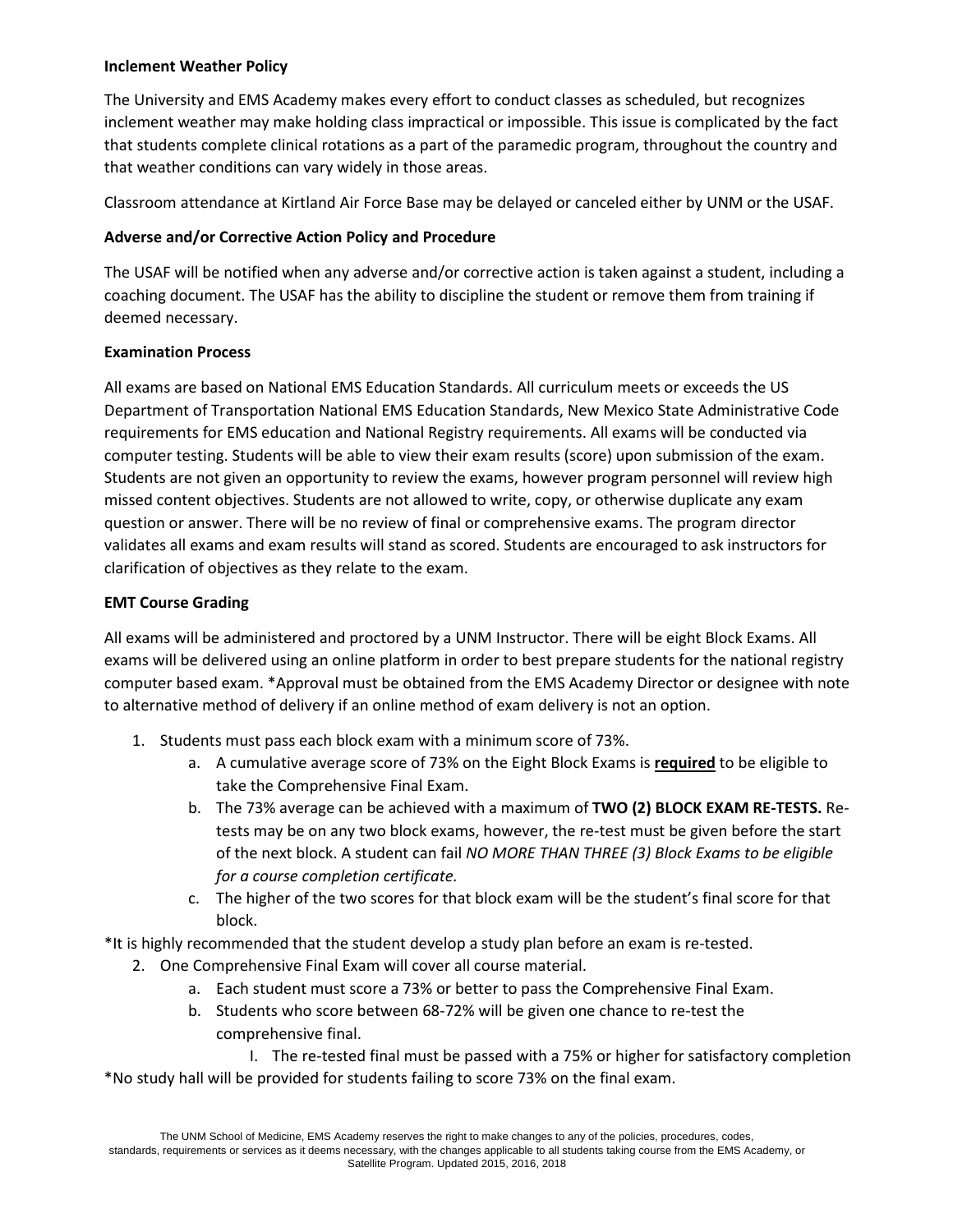## **Paramedic Course Grading**

Students will be held to all published Paramedic Program requirements and grading scales/standards and additionally the student's block score will be comprised of the following:

80% - Block Exam 20%- Quizzes or Assignments given at the EMS Academy Instructors discretion

## **Completion of EMS Program and Certification/Licensure**

In addition to the paramedic program handbook requirements, the USAF will be notified when a student fails the block or comprehensive exams and may decide to remove a student prior to the PEC evaluation.

## **Classroom Etiquette**

Students are expected to arrive on time and be seated at the scheduled start time of the class with their books and materials for the class ready to go.

Students should be respectful of the instructors and proctors.

10 minute Breaks will be provided every 50 minutes, however if an instructor may extend the 50 minutes to finish making a point. Students should not leave the classroom for a break except during prescribed break times.

Students are allowed to have drinks in closed containers and small snacks during class. Meals or snacks that require fixing or heating are not allowed during class. Food and drinks are not allowed in lab rooms or the testing center.

Students are not allowed to put feet up on tables during class.

Students will clean and check their assigned lab, ambulance, and classrooms at the end of each day. Students are expected to restock their lab room from their supply boxes. Do not remove any equipment or supplies from another classroom or lab room.

Students must get approval from the USAF Program Manger anytime they are going to miss training for any reason. UNM instructors cannot approve a student missing training.

# **Drug Screening Urinalysis**

UNM is required to be able to provide to our clinical affiliates evidence of a clear 10-panel illegal drug screening for every student in a clinical setting for any reason. All EMS students enrolling in an UNM EMSA EMT or Paramedic Training Program must have 10-panel UA drug screening with a negative result for all substances. This screening will include the following substances at a minimum: Amphetamines, Barbiturates, Benzodiazepines, Cocaine, Marijuana, Methadone, Methaqualone, Opiates, Phencyclidine, and Propoxyphene. If a student has any positive result for any drug UA conducted IAW the ESA they are subject to whatever administrative action the USAF takes and UNM may remove them from the training program. Positive results are handled on a case by case basis, a physician's note for non-narcotic courses of treatment may be accepted in some cases at the discretion of the EMS Academy. Students will remain out of training until both the USAF and UNM reviews have been completed to see if student is eligible for course continuation.

A copy of the actual lab results stating a clear (negative) screening for each above named substances must be submitted to the Operations Specialist of the UNM EMS Academy in order for a student to be eligible to participate in clinical rotations.